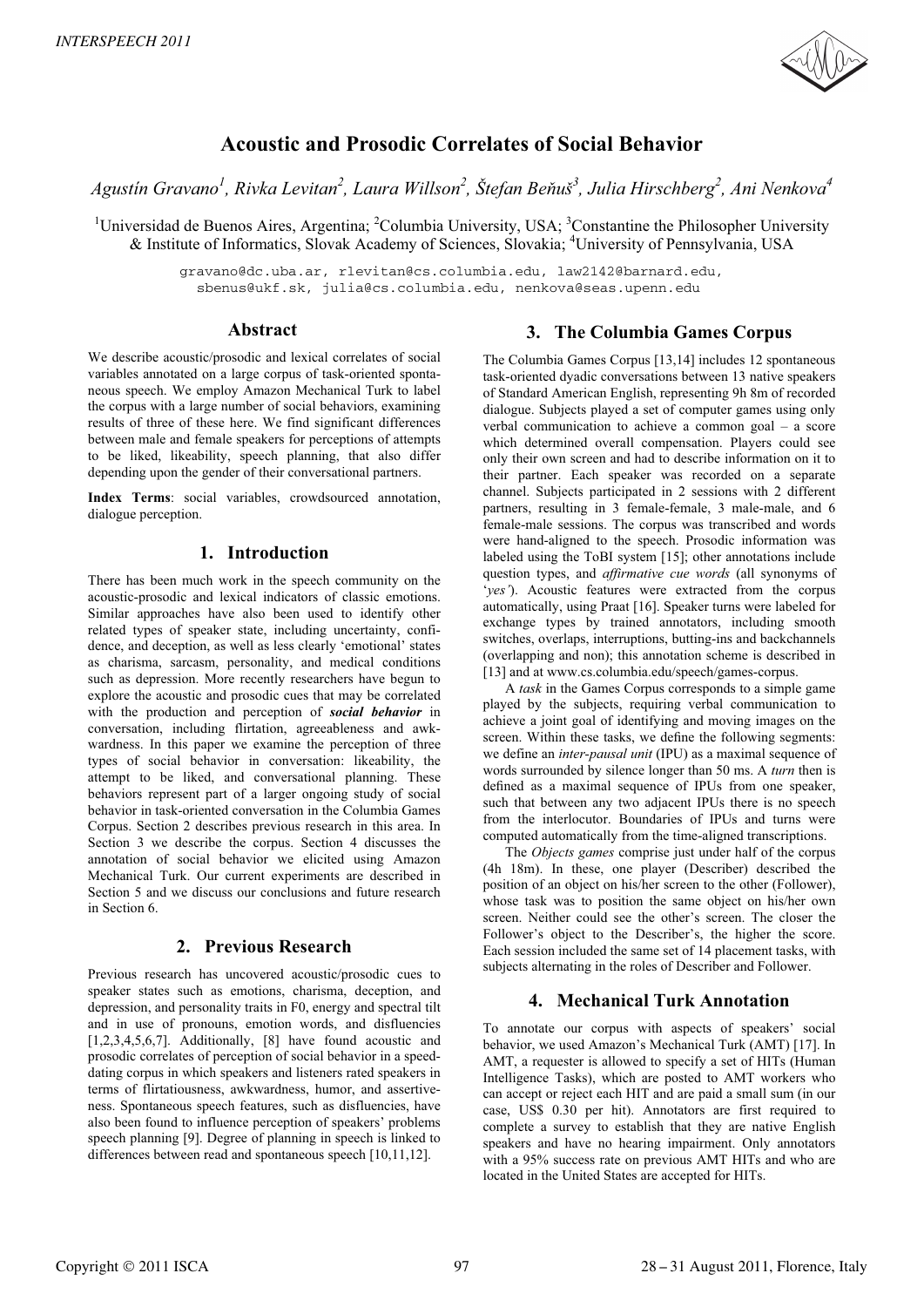Each of our HITs requires the annotator to listen to one task lasting up to 3 minutes from our Objects games, while watching a video simulating the conversation to differentiate speech from Describer and Follower. The screen shows a blue square when the speaker in one ear is talking and a green circle when the speaker in their other ear is talking. The audio clip is available for replay to annotators throughout the task. After the annotator listens to the complete clip (they must answer a question about the dialogue to ensure that they have completed it), they are asked to answer a series of questions about the dialogue and about the individual speakers: *Is the conversation awkward? Does it flow naturally? Are the participants having trouble understanding each other? Which person do you like more? Who would you rather have as a partner? Does Person A believe s/he is better than his/her partner? Make it difficult for his/her partner to speak? Seem engaged in the game? Seem to dislike his/her partner? Is s/he bored with the game? Directing the conversation? Frustrated with his/her partner? Encouraging his/her partner? Making him/herself clear? Planning what s/he is going to say? Polite? Trying to be liked? Trying to dominate the conversation?* (These questions are repeated for Person B.)

A set of check questions to which there is only one correct answer (e.g. "Which speaker is the Describer?") are scattered among the regular questions to ensure that the annotators were attending to the task. Our data annotation using AMT is still in progress; to date, 94 annotators completed between 1 and 62 tasks. Over half of the annotators completed fewer than five hits, and only four completed more than twenty. Each task had between 5 and 7 unique annotators. Of the 168 tasks (4h 19m) in our Objects games, 99 (1h 50m) have been annotated; their durations are shown in Table 1.

| Seconds: | 30<br>$\mathbf{u}$ | $30 - 60$ | 60-90 | $90 - 120$ | 20-150 1 | 50-180 |
|----------|--------------------|-----------|-------|------------|----------|--------|
| asks:    |                    | 7۵<br>ر ت | ∸     |            |          |        |

Table 1. Distribution of task durations.

As a validation of our annotations, we ran Pearson's correlation tests on each pair of social variables to see whether the associations we were finding seemed intuitively plausible. Table 2 shows the Pearson coefficient of each variable pair. Consistently with our intuitions, we find positive correlations between *contributes-to-successful-completion*, *engaged-ingame*, *making-self-clear*, *planning-what-to-say* and *trying-tobe-liked*. Additionally, *liked-more-by-rater* is reasonably well correlated with all of the social variables except for *trying-tobe-liked.* We had no initial intuitions about the relationship

|        | Eng | Clear | Plan | Trying | Liked |
|--------|-----|-------|------|--------|-------|
| Contr  | .71 | .78   | .47  | .38    | .40   |
| Eng    |     | .65   | .35  | .37    | .30   |
| Clear  |     |       | .44  | .34    | .38   |
| Plan   |     |       |      | .29    | .40   |
| Trying |     |       |      |        | .15   |

Table 2. Pearson coefficient of variable pairs.

between these two variables. However, post hoc, it seems plausible that speakers perceived as trying to be liked might be considered "annoying" and therefore be less liked by raters. For the current paper we consider only annotations for three of our questions, *trying-to-be-liked*, *planning-what-to-say*, and *liked-more-by-rater*, since we had sufficient data for these questions to require majority agreement of 4 or 5 out of 5 or more judgments for annotated tasks.

### **5. Experiments**

In their study of flirting, friendliness and awkwardness in speed dating between mixed gender partners, [8] found that men labeled as friendly or perceived to be flirting used more second person pronouns, laughed more, and avoided backchannels and signs of appreciation; prosodically, both spoke more quietly than other men. Men perceived as friendly also produced shorter utterances with lower minimum pitch and tended to overlap their partner's speech and to produce more collaborative completions. Men labeled as flirting asked more questions, avoided overlapped speech, and used more sexual and negative emotion words; their speech was higher in pitch and faster. Women labeled as friendly produced more collaborative completions, repair questions, laughter, appreciations, and disfluencies, using more words over all. Their F0 was higher and their intensity varied. Women labeled as flirting also spoke more and were somewhat more disfluent; they spoke faster and louder, with higher and more variable pitch. They asked few questions, used few indications of assent, and used more first person singular pronouns. Men labeled as awkward were more disfluent, with more restarts and filled pauses. They used few appreciations, collaborative completions, second person pronouns, and overlaps, and took fewer turns over all. We compare our results to these, examining similar features.

We performed a series of statistical analyses correlating acoustic/prosodic and lexical features with AMT annotations of our three social variables to identify features which were positively or negatively associated with majority judgments. Our unit of analysis for the experiments is the *intonational phrase* (IP), according to the (manual) ToBI labels in the corpus. An IP is a segment of speech that contains a single prosodic contour and normally ends in a phrase accent and boundary tone (e.g., L-H%, !H-H%). IPs and speaker turns inherit their AMT judgments from the parent Games task.

We extracted the following acoustic/prosodic features from each target IP: mean pitch, intensity, voiced-frames ratio, jitter, shimmer and noise-to-harmonics ratio (NHR); pitch range (estimated with the pitch value at ToBI HiF0 labels); pitch and intensity slopes computed over the final 100, 200 and 300 ms; and speaking rate (syllables and phonemes per second). All features were speaker normalized using *z*-scores:  $z = (x - \mu)/\sigma$ , where *x* is a raw measurement, and  $\mu$  and  $\sigma$  are the mean and standard deviation for a speaker.

We also computed lexical features for each IP. *Fragments*, *repetitions* and a more general category called *self-repairs* were marked in the course of the annotation of the Games Corpus, as were *laughs*, *affirmative cue words* (e.g. "okay", "mm-hm"), and *filled pauses*. *Contractions* and *interjections* were identified by Ratnaparkhi's [17] maxent POS tagger. For each of these, the value for a target IP was the feature's count in the IP. Additionally, each IP received a score for mean *pleasantness, activation* and *imagery* from Whissell's Dictionary of Affect (DOA) [18]. Activation, a measure of the "strength" of the target speech, is primarily associated with the word *no* in our data. Imagery is defined as "how easy it is to form a mental picture of the word." In our corpus, it appears to reflect the prevalence of content words relating to the game.

For each social variable we first define two groups of IPs. The 'yes' group contains all IPs belonging to a task rated 'yes' by at least *k* raters; the 'no' group is defined analogously. Likewise, for the *liked-more-by-rater* social variable, the 'yes' group contains all IPs belonging to a task in which at least *k* raters chose the IP utterer as the person they liked more. Whenever possible, we choose  $k=5$ , although in some cases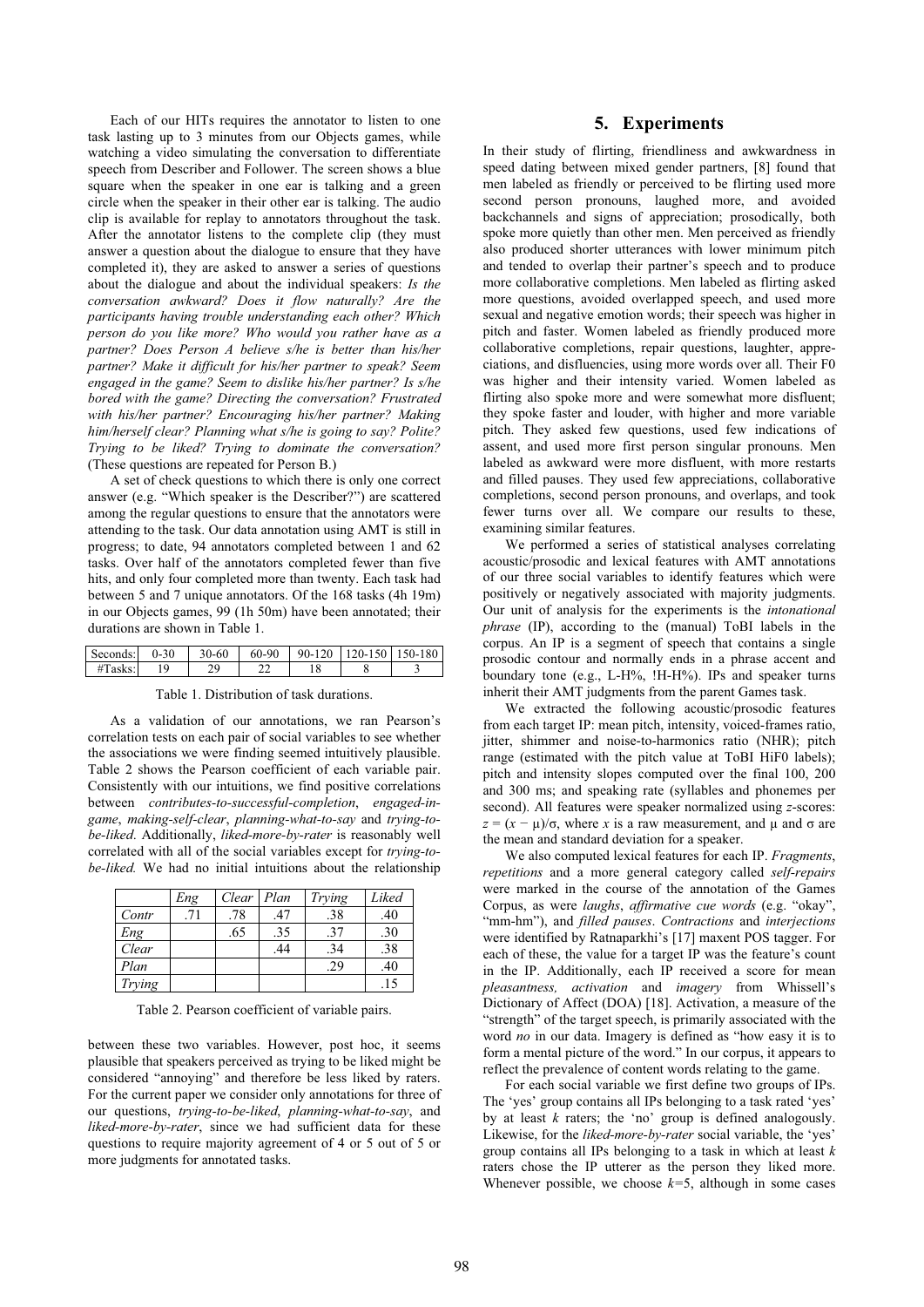that leaves us with too few data points to analyze; in such cases we use *k=*4. We then compare the mean value of each numerical feature for the 'yes' and 'no' groups, using ANOVA and Kruskal-Wallis tests. We consider a result to be statistically significant when its *p*-value is lower than 0.05, and to approach significance when *p<*0.1. For our turn-taking experiments, we compute the distribution of turn exchange types for each group and run Fisher's Exact tests to assess significant deviations from random distributions.

#### *5.1. Trying-to-be-liked*

First we explore the *trying-to-be-liked* variable, searching for differences in our numerical features between the 'yes' and 'no' groups. Since we find somewhat contradictory results in the general case, we further divide our IP groups with respect to the gender of the speakers, following [8]'s approach – male talking to male (m-m), male talking to female (m-f), and so on. Table 3 summarizes the differences for each gender pair combination (for m-f we use *k=*5; for the rest, *k=*4).

|        | talking to Male                      | talking to Female            |
|--------|--------------------------------------|------------------------------|
|        | Lower intensity                      | Lower intensity <sup>†</sup> |
|        | Slower speaking rate                 | Faster speaking rate         |
| Male   | Expanded pitch range                 | Expanded pitch range         |
|        | Higher final intonation <sup>†</sup> | Higher NHR, jitter, shimmer  |
|        |                                      | Higher intensity             |
| Female | Higher pitch $†$                     | Lower pitch <sup>†</sup>     |
|        | Lower NHR <sup>†</sup>               | Lower NHR, jitter, shimmer   |
|        |                                      | Faster speaking rate         |

| Table 3. Trying-to-be-liked. Significant results (or      |
|-----------------------------------------------------------|
| approaching significance, marked †) for each gender pair. |

Males tend to lower their intensity and expand their pitch range when perceived as trying to be liked, regardless of their interlocutor's gender; interestingly, they slow down their speaking rate when talking to males but speed it up when talking to females. Females talking to males raise their pitch level when perceived as trying to be liked, but when speaking with females they lower it and increase their intensity and speaking rate. We also observe in most cases a significant effect for three acoustic features that are typically correlated with voice quality: NHR, jitter and shimmer.

With respect to lexical cues, speakers perceived as trying to be liked used fewer contractions and fewer self-repairs (*p<*0.1) than other speakers. The exception is the case of males speaking to females, who used more contractions when perceived as trying to be liked; their speech under the same condition was more pleasant and more activated under a Dictionary of Affect analysis. Females perceived as trying to be liked when speaking to females used more affirmative cue words, and their speech was less activated. No significant differences were found in turn-taking behavior.

We note that our findings overlap only slightly with [8] reported findings for friendly and flirting behavior, although we examined many of the same acoustic/prosodic and lexical features. We did find that males labeled as trying to be liked exhibited lower intensity and higher pitch when talking to females, similar to males perceived to be flirting by [8]. Females talking to males also exhibited higher pitch, as did women perceived to be friendly and women perceived to be flirting in [8]. However, we found no significant effects for other acoustic/prosodic and lexical features, although these may emerge with more data.

#### *5.2. Liked-by-raters*

Speakers who were more likely to be liked by raters exhibited similar acoustic/prosodic characteristics in both genders: higher intensity, lower pitch, lower shimmer, and more reduced pitch range. In terms of lexical cues, their speech included more (DOA) activation and imagery; when addressed to females it was more pleasant, independent of the speaker's gender. These speakers used more filled pauses and contractions, with fewer interjections, affirmative cue words, and fragments  $(p<0.01)$ . Female speakers who were liked laughed less when speaking to females.

We also examined whether speaker role and turn-taking behavior had an effect on annotator likeability ratings. Table 4 shows the number of turn-taking categories from the target speaker, grouped by speaker role (Describer or Follower) and by the speaker selected by the raters as the one they liked more. We examined backchannels (short expressions uttered by listeners to convey continued attention), disruptive turntaking categories (e.g. interruptions, butting-ins), and nondisruptive categories (e.g. smooth switches, non-disruptive

| Target speaker's role:  | <b>Describer</b> |                    | Follower |                    |
|-------------------------|------------------|--------------------|----------|--------------------|
| Speaker liked more:     |                  | Target   Interloc. |          | Target   Interloc. |
| Backchannels            |                  |                    | 28       | 10                 |
| Disruptive switches     | 24               |                    |          | 37                 |
| Non-disruptive switches | 137              | 50                 | 65       | 168                |
| Fisher's Exact Tests:   | $n = 1$ N S      |                    | 0.039    |                    |

Table 4. Distribution of turn-taking categories from target speakers, tabulated by which speaker is liked more by raters (target or interlocutor) and by role of the target speaker (describer or follower).

overlaps). Table 4 shows that Followers who interrupt more often and produce more backchannels tend to be liked less by raters. While it comes as no surprise that people who interrupt tend to be disliked, it is remarkable that the production of backchannels is disliked by third parties, although this is consistent with [8]'s finding that people rated as friendly tend to avoid backchannels. A possible explanation is that backchannels are not really needed by third parties, and thus somehow disrupt the discourse of the speaker holding the floor. Alternatively, annotators may tend to prefer the Describer whenever the Follower limits his/her contributions to just backchanneling. We also see that Followers who overlap more often in smooth turn exchanges are liked better (Fisher, *p=*0.002), again consistent with [8]'s findings. In other words, third parties seem to prefer slight overlaps over silent gaps between speaker turns, since the former normally lead to swifter conversations.

#### *5.3. Planning-what-to-say*

From our analyses of annotations of the social variable *planning-what-to-say*, we find that speakers who are perceived as planning have significantly longer IPs, slower speech rate (both in terms of syllables and phones per second), and a tendency toward lower maximum intensity (*p<*0.1). Features related to pitch and voice quality did not affect the perception of planning in speech significantly. When we examine gender influences on these ratings, we find a number of differences between speaker pairs (Table 5). Interestingly, in the three features correlated with perception of planning in the pooled data, the gender of the interlocutor reverses the direction of the effect in female speech: females who plan what to say when they talk to other females have shorter IPs, slower rate,